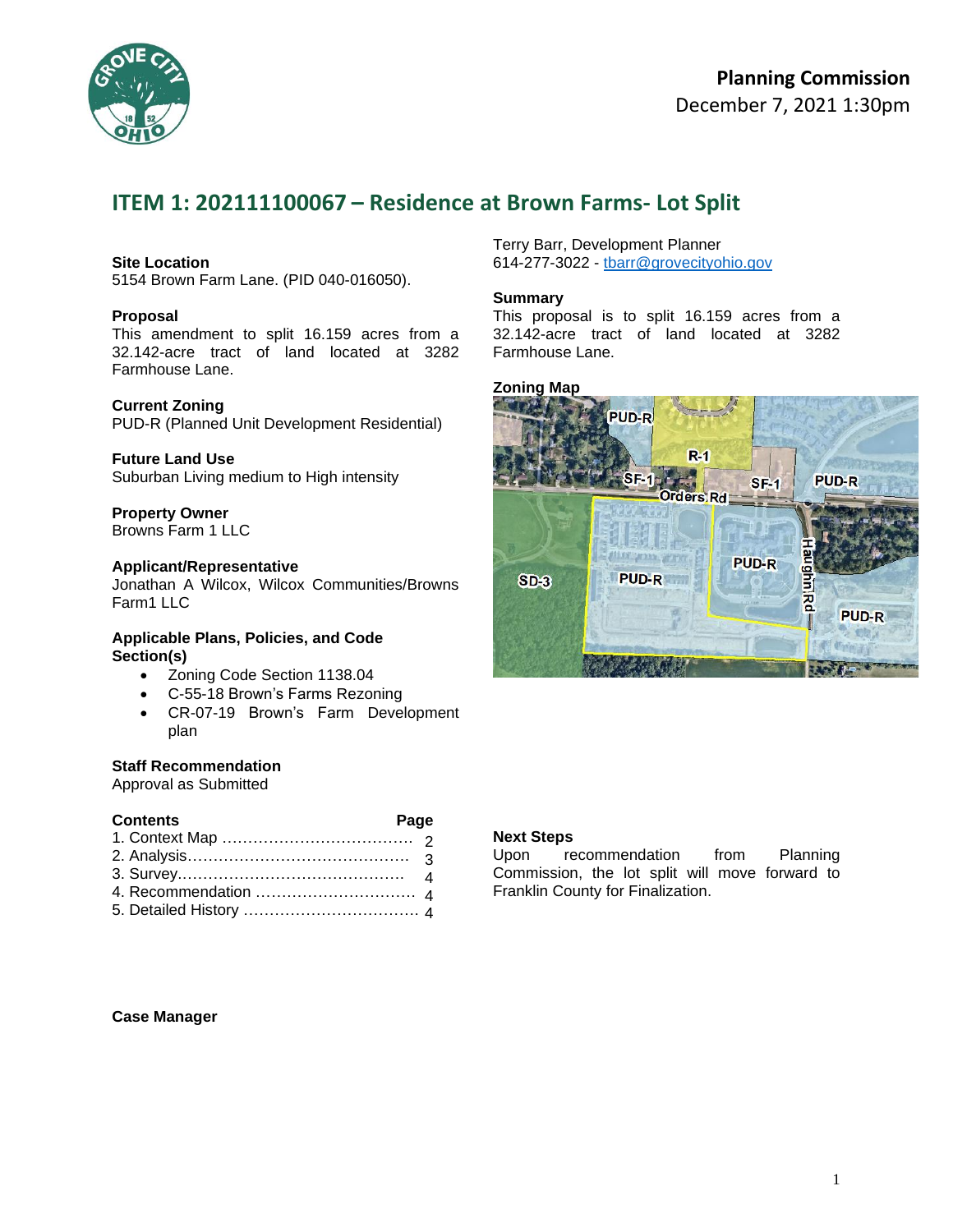## **1. Context Map**

5154 Brown Farm Lane. (PID 040-016050).





202111100067 **Residences at** Browns Farm-Lot Split<br>040016050

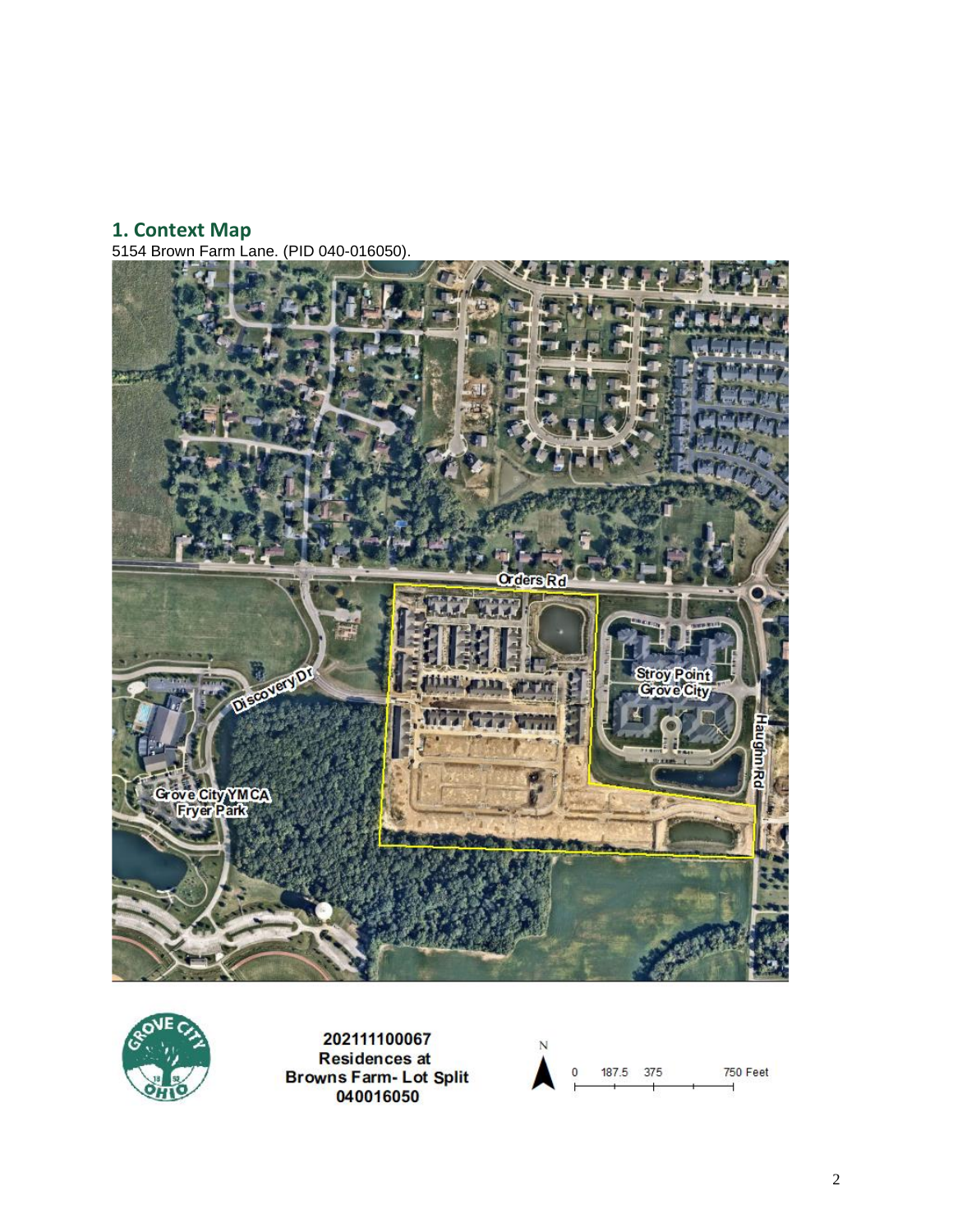## **2. Analysis**

The applicant is requesting approval to split 16.159 acres from a 32.142 acre tract of land located at 3282 Farmhouse Lane for financing and mortgage purposes, noting that the project is being developed in two phases. The approved zoning text for the site (C-55-18) has no lot size requirements or internal setback requirements other than distance between buildings, and both lots would have frontage on a public road, either Orders Road or Haughn Road.

The proposed split matches the current project phasing and the applicant has stated the project is intended to be completed in two phases resulting in a cohesive site once development is complete. Further, the applicant has provided a cross access easement and stormwater maintenance agreement between the two parcels in the event they are not combined once the project is complete.